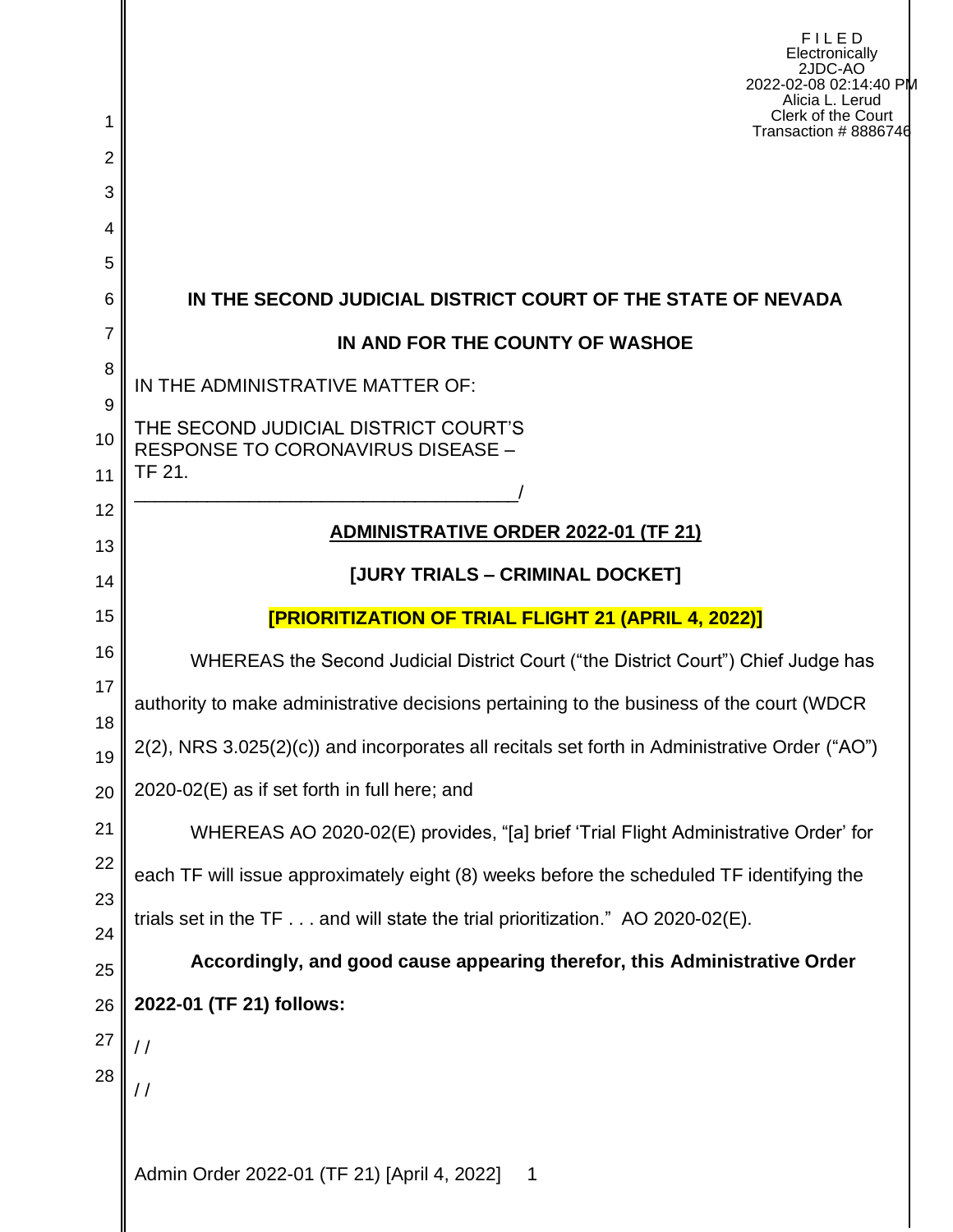| <b>POSITION</b>                               | DEPT.            | <b>CASE NO.</b> | <b>NAME</b>                                                                                                                                                                            | EST.           |
|-----------------------------------------------|------------------|-----------------|----------------------------------------------------------------------------------------------------------------------------------------------------------------------------------------|----------------|
|                                               |                  |                 |                                                                                                                                                                                        | <b>DAYS</b>    |
|                                               |                  |                 | Pursuant to AO 2020-02(E), any trials in<br>TF 20 that are not completed in TF 20's                                                                                                    |                |
|                                               |                  |                 | 4-week interval commence here and                                                                                                                                                      |                |
|                                               |                  |                 | shall be heard in the order set in AO                                                                                                                                                  |                |
|                                               |                  |                 | 2022-01 (TF 20) <sup>1</sup>                                                                                                                                                           |                |
|                                               |                  |                 |                                                                                                                                                                                        |                |
| $\overline{2}$                                | $\overline{4}$   | CR21-1129       | State v. Phillip Christopher Headley, Sr.<br><b>INVOKED</b>                                                                                                                            | 2              |
| $\overline{3}$                                | 8                | CR21-1780       | State v. Ulisses Jorge Esparaza-Romero<br><b>INVOKED</b>                                                                                                                               | 5              |
| $\overline{\mathbf{4}}$                       | 10               | CR21-3985       | State v. Jacob Aaron Wood<br><b>INVOKED</b>                                                                                                                                            | 3              |
| 5                                             | 10               | CR22-0046       | State v. Sherman Hunter Cox<br><b>INVOKED</b>                                                                                                                                          | 3              |
| 6                                             | 10               | CR19-2185       | State v. Clayton Davis                                                                                                                                                                 | 10             |
| 7                                             | $\overline{7}$   | CR20-1226       | State v. Paige Marie Chrisman                                                                                                                                                          | 10             |
| 8                                             | 9                | CR20-2430       | State v. Luis Antonio Guerrero                                                                                                                                                         | 12             |
| 9                                             | 15               | CR20-2502       | State v. Jesus Padilla                                                                                                                                                                 | 8              |
| 10                                            | 8                | CR20-3620       | State v. Michael Thomas Woods                                                                                                                                                          | 10             |
| 11                                            | 9                | CR21-2801       | State v. Robert Quevedo Holguin                                                                                                                                                        | $\overline{2}$ |
| 12                                            | 3                | CR20-0163       | State v. Will Mendoza-Paniagua                                                                                                                                                         | 10             |
| 13                                            | $\boldsymbol{9}$ | CR20-3221       | State v. Justin Claus                                                                                                                                                                  | 5              |
| 14                                            | 8                | CR20-3993       | State v. Ginger Bernice Krivac                                                                                                                                                         | 6              |
|                                               | 4                | CR21-1557       | State v. John Luther Leslie, Jr.                                                                                                                                                       | 3              |
| 15                                            |                  |                 |                                                                                                                                                                                        |                |
|                                               |                  |                 | Unless otherwise ordered by pre-trial order in an individual department, all motions in<br>TF 21 cases must be fully briefed and submitted not later than March 7, 2022. All pre-trial |                |
|                                               |                  |                 | motions will be heard and decided by the individual department not later than March 14,                                                                                                |                |
|                                               |                  |                 |                                                                                                                                                                                        |                |
| 2022.<br>$\frac{1}{2}$                        |                  |                 |                                                                                                                                                                                        |                |
|                                               |                  |                 |                                                                                                                                                                                        |                |
| //                                            |                  |                 |                                                                                                                                                                                        |                |
|                                               |                  |                 |                                                                                                                                                                                        |                |
| / /                                           |                  |                 |                                                                                                                                                                                        |                |
|                                               |                  |                 |                                                                                                                                                                                        |                |
| <sup>1</sup> AO 2020-02(E), p. 7, lns. 12-16. |                  |                 |                                                                                                                                                                                        |                |